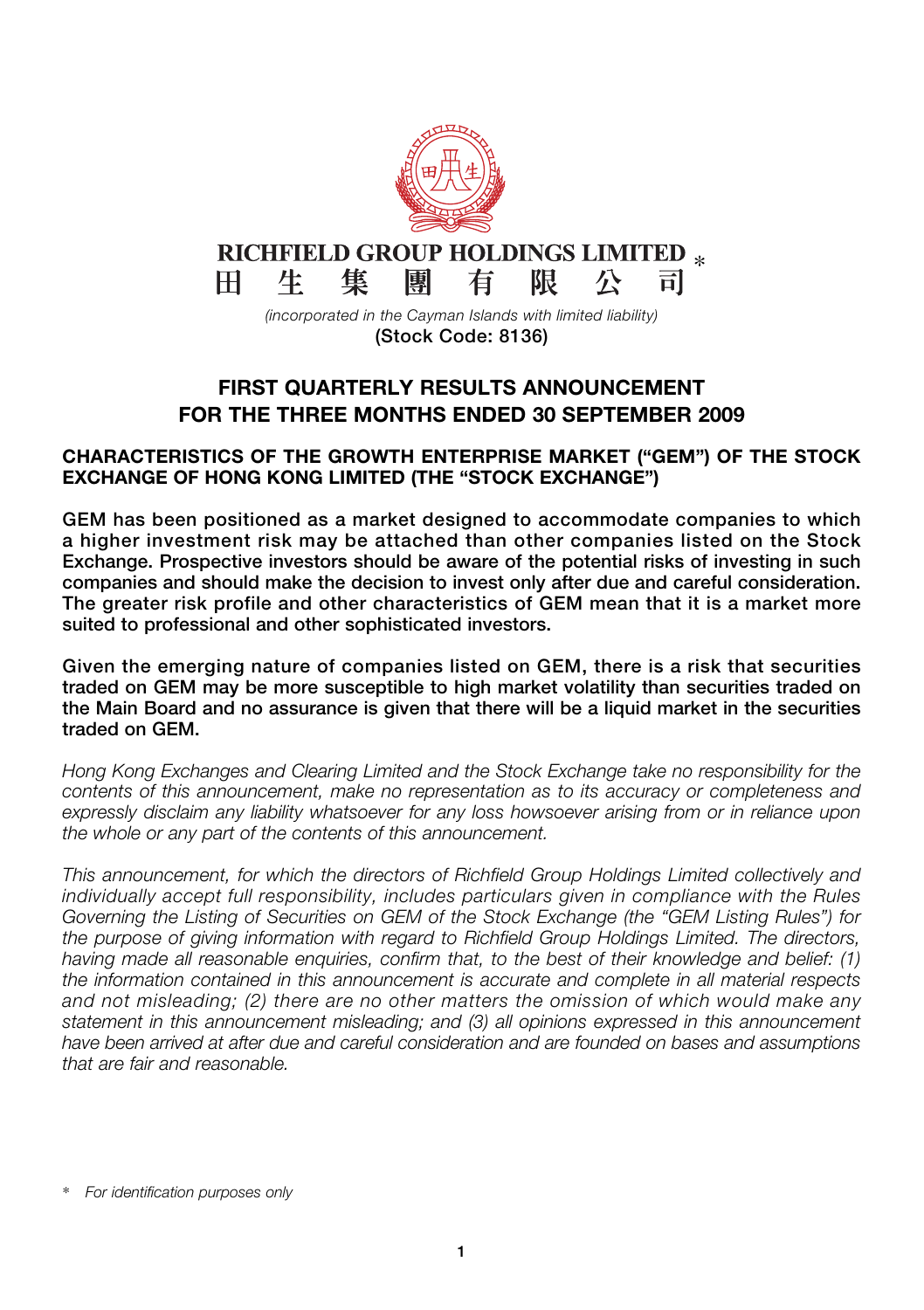# **FIRST QUARTERLY RESULTS (UNAUDITED)**

The board of directors (the "Board") of Richfield Group Holdings Limited (the "Company") herein presents the unaudited consolidated results of the Company and its subsidiaries (collectively referred to as the "Group") for the three months ended 30 September 2009 together with the comparative unaudited figures for the corresponding periods in 2008 as follows:

# **UNAUDITED CONDENSED CONSOLIDATED INCOME STATEMENT**

*For the three months ended 30 September 2009*

|                                                                              |              | Three months ended<br>30 September |                                 |  |
|------------------------------------------------------------------------------|--------------|------------------------------------|---------------------------------|--|
|                                                                              | <b>Notes</b> | 2009<br>(Unaudited)<br>HK\$'000    | 2008<br>(Unaudited)<br>HK\$'000 |  |
| <b>REVENUE</b>                                                               | 3            | 22,258                             | 19,356                          |  |
| Cost of sales                                                                |              | (12, 169)                          | (10, 142)                       |  |
| Gross profit                                                                 |              | 10,089                             | 9,214                           |  |
| Other income<br>Selling and distribution expenses<br>Administrative expenses | 3            | 736<br>(774)<br>(2,586)            | 897<br>(725)<br>(6, 229)        |  |
| PROFIT BEFORE INCOME TAX                                                     |              | 7,465                              | 3,157                           |  |
| Income tax expense                                                           | 4            | (1,300)                            | (1, 384)                        |  |
| PROFIT ATTRIBUTABLE TO OWNERS<br>OF THE COMPANY                              |              | 6,165                              | 1,773                           |  |
| <b>DIVIDENDS</b>                                                             | 5            |                                    |                                 |  |
| EARNINGS PER SHARE FOR PROFIT<br>ATTRIBUTABLE TO OWNERS<br>OF THE COMPANY    | 6            |                                    |                                 |  |
| <b>Basic</b>                                                                 |              | HK0.21 cent                        | HK0.06 cent                     |  |
| <b>Diluted</b>                                                               |              | N/A                                | N/A                             |  |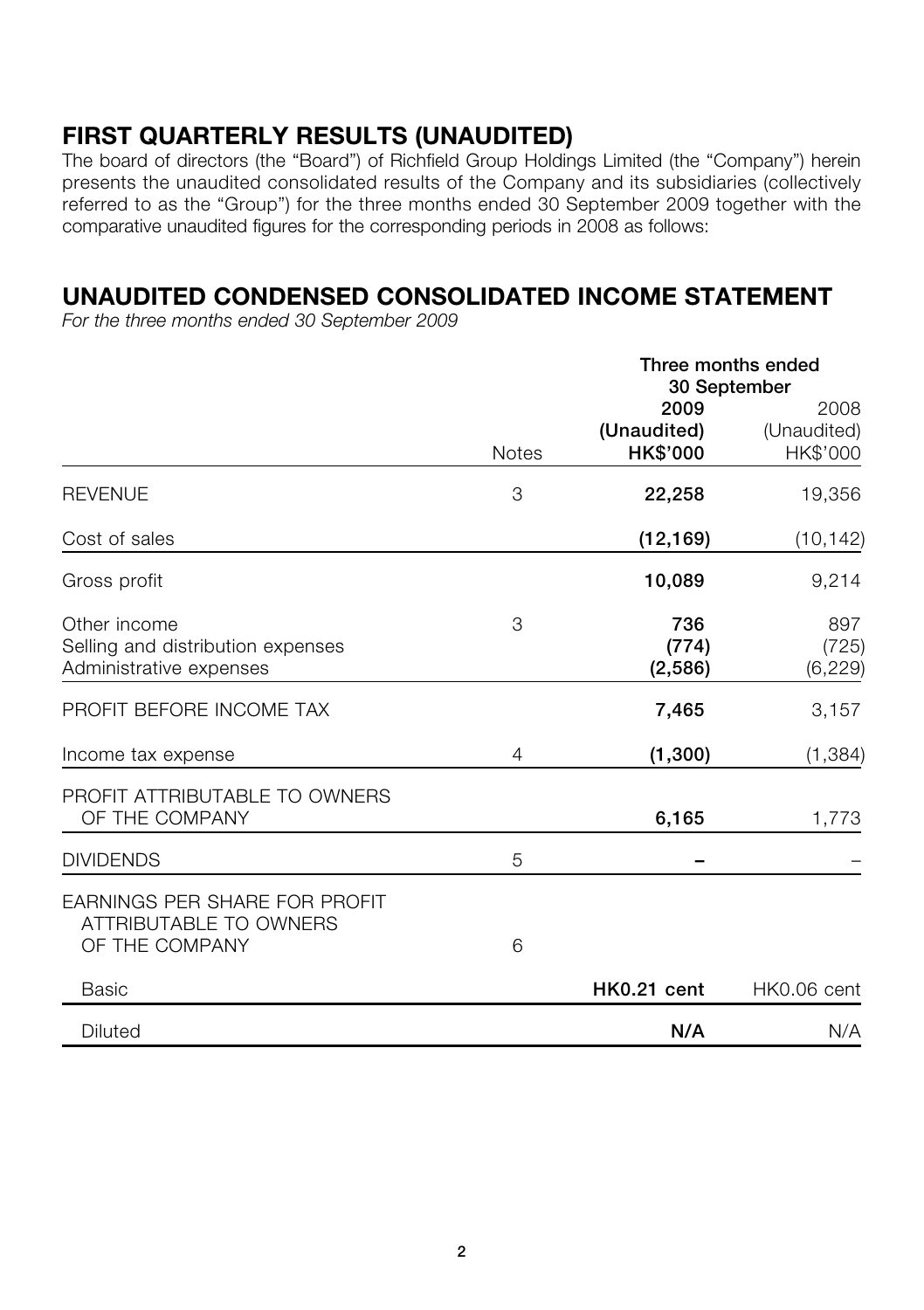## **UNAUDITED CONDENSED CONSOLIDATED STATEMENT OF COMPREHENSIVE INCOME**

*For the three months ended 30 September 2009*

|                                                    | Three months ended |             |  |
|----------------------------------------------------|--------------------|-------------|--|
|                                                    | 30 September       |             |  |
|                                                    | 2009               | 2008        |  |
|                                                    | (Unaudited)        | (Unaudited) |  |
|                                                    | <b>HK\$'000</b>    | HK\$'000    |  |
| Profit for the period                              | 6,165              | 1.773       |  |
| Other comprehensive income                         |                    |             |  |
| Net fair value gain/(loss) on available-for-sale   |                    |             |  |
| financial assets                                   | 16,912             | (1,901)     |  |
| Total comprehensive income/(loss)                  |                    |             |  |
| for the period                                     | 23,077             | (128)       |  |
| Total comprehensive income/(loss) attributable to: |                    |             |  |
| Owners of the Company                              | 23,077             | (128)       |  |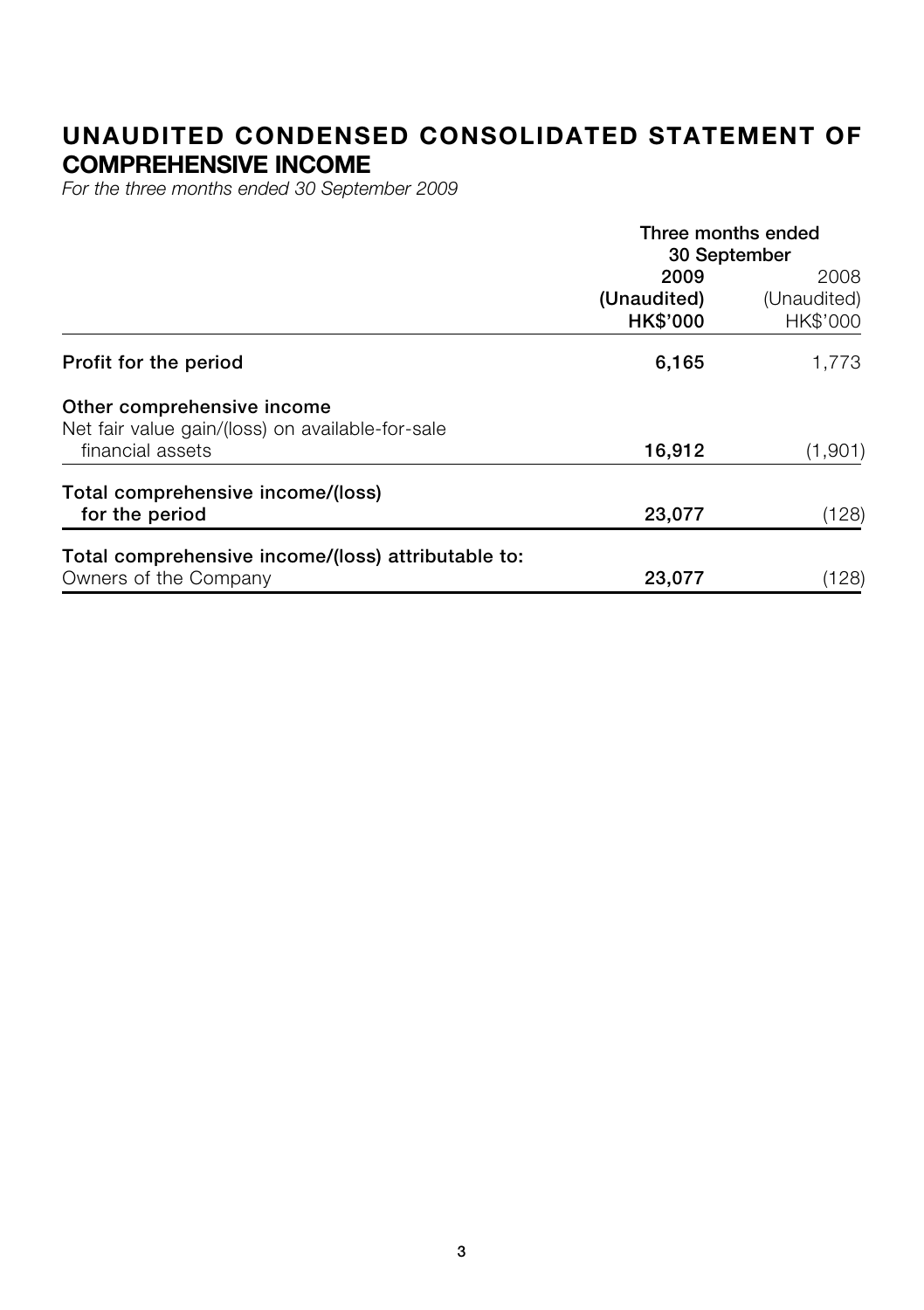# **UNAUDITED CONSOLIDATED STATEMENT OF CHANGES IN EQUITY**

*For the three months ended 30 September 2009*

|                              |                         | Share                   |                         |                         |                         |
|------------------------------|-------------------------|-------------------------|-------------------------|-------------------------|-------------------------|
|                              | Share                   | premium                 | Fair value              | Retained                |                         |
|                              | capital                 | account                 | reserve                 | profits                 | Total                   |
|                              | (Unaudited)<br>HK\$'000 | (Unaudited)<br>HK\$'000 | (Unaudited)<br>HK\$'000 | (Unaudited)<br>HK\$'000 | (Unaudited)<br>HK\$'000 |
| At 1 July 2008               | 29,285                  | 747,769                 |                         | 12,699                  | 789,753                 |
| Profit for the period        |                         |                         |                         | 1.773                   | 1,773                   |
| Other comprehensive loss     |                         |                         | (1,901)                 |                         | (1,901)                 |
| Total comprehensive          |                         |                         |                         |                         |                         |
| income/(loss) for the period |                         |                         | (1,901)                 | 1,773                   | (128)                   |
| Dividend paid                |                         | (20, 997)               |                         |                         | (20, 997)               |
| Transactions with owners     |                         | (20, 997)               |                         |                         | (20, 997)               |
| At 30 September 2008         | 29,285                  | 726,772                 | (1,901)                 | 14,472                  | 768,628                 |

|                                                     | Share<br>capital<br>(Unaudited)<br><b>HK\$'000</b> | Share<br>premium<br>account<br>(Unaudited)<br><b>HK\$'000</b> | Fair value<br>reserve<br>(Unaudited)<br><b>HK\$'000</b> | Retained<br>profits<br>(Unaudited)<br><b>HK\$'000</b> | Total<br>(Unaudited)<br><b>HK\$'000</b> |
|-----------------------------------------------------|----------------------------------------------------|---------------------------------------------------------------|---------------------------------------------------------|-------------------------------------------------------|-----------------------------------------|
| At 1 July 2009                                      | 29,285                                             | 726.772                                                       | 3.444                                                   | 28,376                                                | 787,877                                 |
| Profit for the period<br>Other comprehensive income |                                                    |                                                               | 16,912                                                  | 6.165                                                 | 6,165<br>16,912                         |
| Total comprehensive<br>income for the period        |                                                    |                                                               | 16,912                                                  | 6,165                                                 | 23,077                                  |
| At 30 September 2009                                | 29,285                                             | 726.772                                                       | 20,356                                                  | 34,541                                                | 810,954                                 |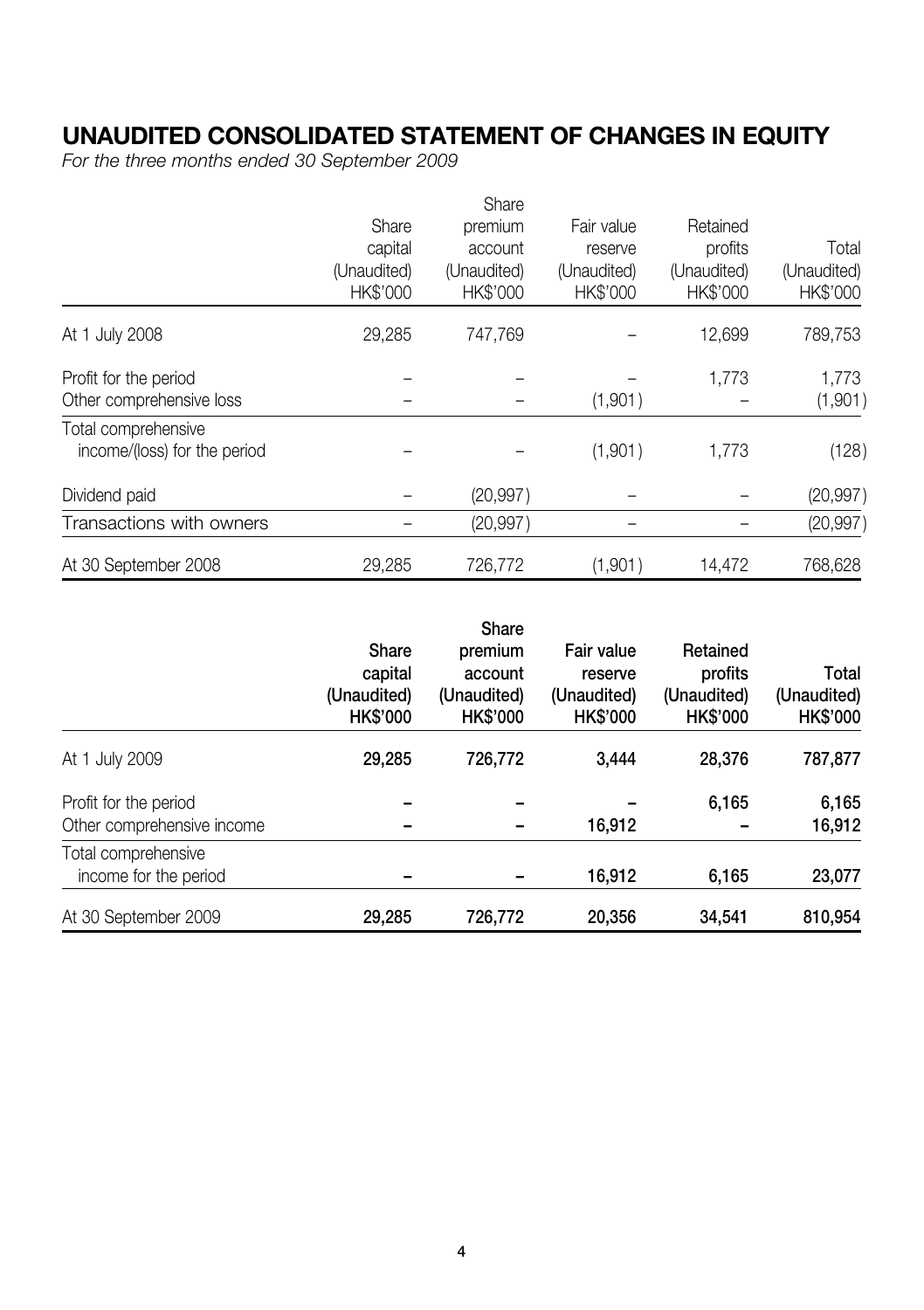# **NOTES TO UNAUDITED CONDENSED CONSOLIDATED FINANCIAL STATEMENTS**

#### *1. GENERAL INFORMATION*

Richfield Group Holdings Limited (the "Company") was incorporated in the Cayman Islands on 10 January 2002 as an exempted company with limited liability under the Companies Law (2001 Second Revision) of the Cayman Islands. The address of its registered office is Cricket Square, Hutchins Drive, P.O. Box 2681, Grand Cayman KY1-1111, Cayman Islands and its principal place of business is Unit 1209, 12th Floor, Silvercord Tower 2, 30 Canton Road, Tsim Sha Tsui, Hong Kong. The Company's shares are listed on The Growth Enterprise Market ("GEM") of The Stock Exchange of Hong Kong Limited (the "Stock Exchange").

The principal activity of the Company is investment holding. The subsidiaries (together with the Company referred to as the "Group") are principally engaged in the provision of property brokerage services, provision of schemes for property consolidation, assembly and redevelopment and property trading in Hong Kong (the "Property Assembly and Brokerage Business"), the trading of recycled computers and the trading of bags and accessories. The Group has suspended the businesses of the trading of recycled computers and the trading of bags and accessories from 1 September 2009.

## *2. BASIS OF PREPARATION AND PRINCIPAL ACCOUNTING POLICIES*

#### **Basis of preparation**

The unaudited condensed consolidated interim financial statements of the Group for the three months ended 30 September 2009 (the "Condensed Financial Report") have been prepared in accordance with Hong Kong Accounting Standard ("HKAS") 34 "Interim Financial Reporting" issued by the Hong Kong Institute of Certified Public Accountants (the "HKICPA") and the applicable disclosure requirements of the Rules Governing the Listing of Securities on the GEM of the Stock Exchange.

The Condensed Financial Report should be read in conjunction with the annual financial statements of the Company for the 15 months ended 30 June 2009 (the "2009 Annual Financial Statements").

The preparation of the Condensed Financial Report in conformity with HKAS 34 requires management to make judgements, estimates and assumptions that affect the application of policies and reported amounts of assets and liabilities, income and expenses on a year to date basis. Actual results may differ from these estimates.

The Condensed Financial Report have been prepared under the historical cost convention, except for financial assets at fair value through profit or loss and available-for-sale financial assets which are stated at fair value.

The Condensed Financial Report are presented in Hong Kong Dollars ("HK\$") which is also the functional currency of the Company and all values are rounded to the nearest thousand ("HK\$'000") unless otherwise stated.

*Principal accounting policies* The accounting policies and methods of computation adopted in the preparation of the Condensed Financial Report are consistent with those adopted in the 2009 Annual Financial Statements, except for in the current period, the Group has applied for the first time the new standards, amendments and interpretations issued by the HKICPA in which HKFRS 1 (Revised 2007) Presentation of financial statements is relevant to and effective for the Group's financial statements for the annual period beginning on 1 July 2009.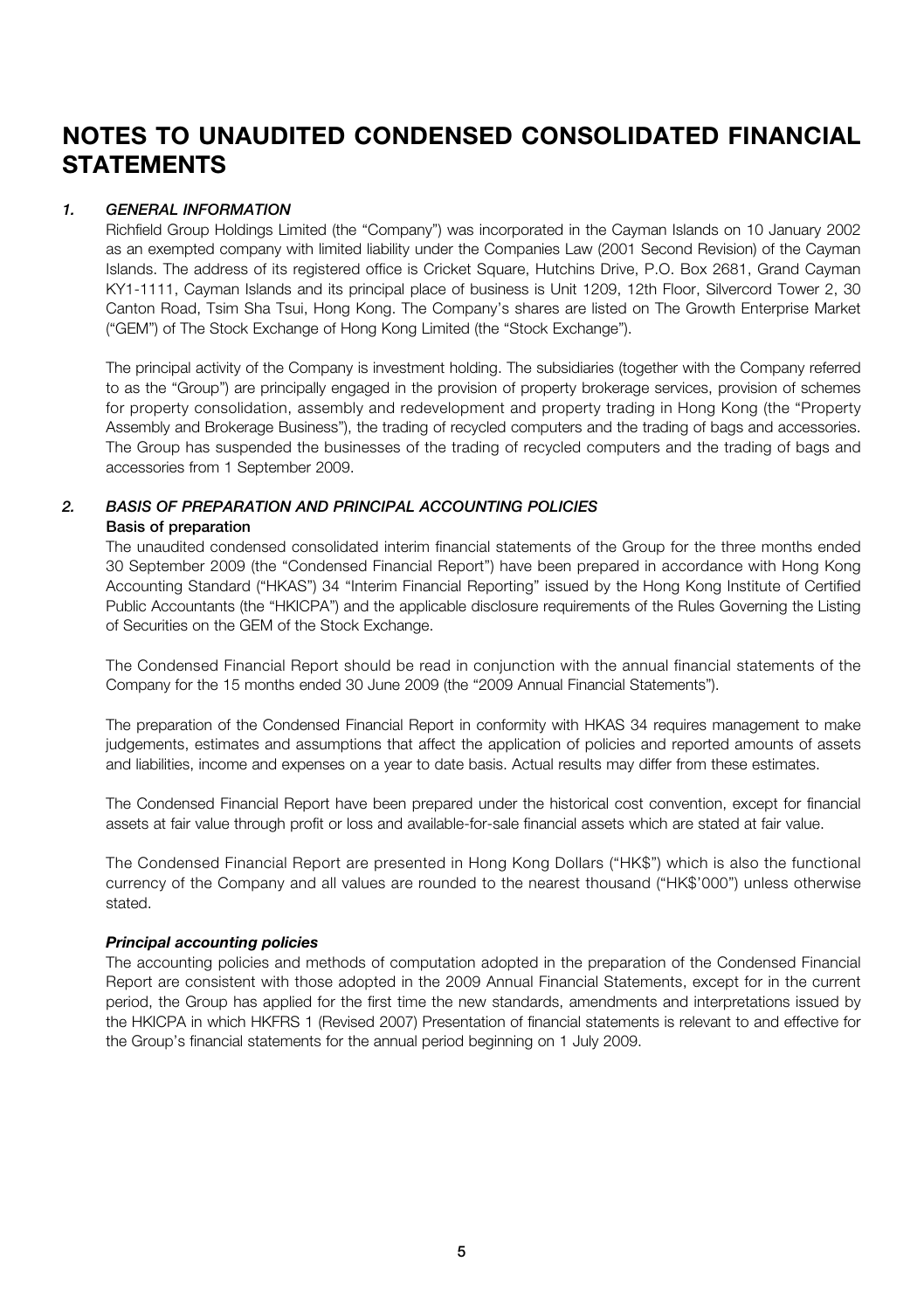#### *HKAS 1 (Revised 2007) Presentation of financial statements*

The adoption of HKAS 1 (Revised 2007) makes certain changes to the format and titles of the primary financial statements and to the presentation of some items within these statements. It also gives rise to additional disclosures. The measurement and recognition of the Group's assets, liabilities, income and expenses is unchanged. However, some items that were recognised directly in equity are now recognised in other comprehensive income, for example fair value change on available-for-sale financial assets. HKAS 1 only affects the presentation of owner changes in equity and introduces a "Statement of comprehensive income". It has had no impact on the reported results or financial position of the Group. Comparatives have been restated to conform with the revised standard.

### *3. REVENUE AND OTHER INCOME*

Revenue represents the net invoiced value of goods sold and net value of services rendered, after allowances for returns and trade discounts. All significant transactions amongst the companies comprising the Group have been eliminated on consolidation. Revenue and other income recognised during the period are as follows:

|                   | Three months ended<br>30 September |             |  |
|-------------------|------------------------------------|-------------|--|
|                   | 2009                               | 2008        |  |
|                   | (Unaudited)                        | (Unaudited) |  |
|                   | <b>HK\$'000</b>                    | HK\$'000    |  |
| Revenue           |                                    |             |  |
| Sales of goods    | 2,123                              | 4,734       |  |
| Commission income | 20,135                             | 14,622      |  |
|                   | 22,258                             | 19,356      |  |
| Other income      |                                    |             |  |
| Interest income   | 577                                | 488         |  |
| Dividend income   |                                    | 197         |  |
| Sundry income     | 159                                | 212         |  |
|                   | 736                                | 897         |  |
|                   | 22,994                             | 20,253      |  |

#### *4. INCOME TAX EXPENSE*

Hong Kong profits tax has been provided at the rate of 16.5% (three months ended 30 September 2008: 16.5%) on the estimated assessable profit arising in Hong Kong for the current period.

Deferred tax had not been provided for the Group because the Group had no material temporary differences at the balance sheet date (30 September 2008: Nil).

#### *5. DIVIDENDS*

The Board does not recommend the payment of an interim dividend for the three months ended 30 September 2009 (three months ended 30 September 2008: Nil).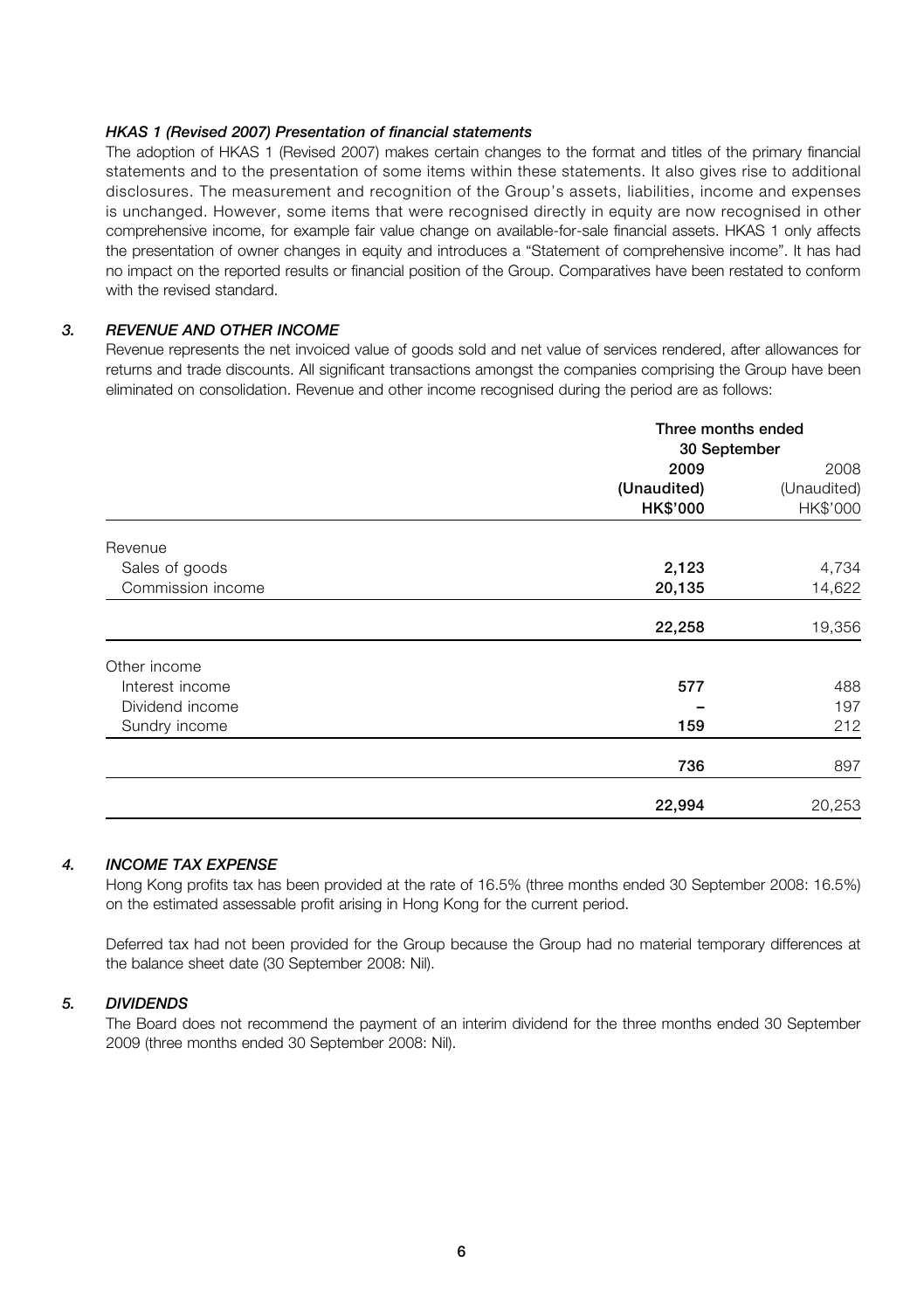## *6. EARNINGS PER SHARE*

The calculations of basic earnings per share for the three months ended 30 September 2009 are based on the unaudited consolidated net profit attributable to owners of the Company for the three months ended 30 September 2009 of approximately HK\$6,165,000 (three months ended 30 September 2008: HK\$1,773,000) and on the weighted average number of 2,928,500,000 shares during the three months ended 30 September 2009 (three months ended 30 September 2008: 2,928,500,000 shares).

Diluted earnings per share for the three months ended 30 September 2009 and the corresponding periods in 2008 are not disclosed as no dilutive events existed during those periods.

## **FINANCIAL REVIEW RESULTS**

During the three months ended 30 September 2009, the Group recorded a turnover of approximately HK\$22,258,000, representing an increase of approximately 15% compared with the corresponding period last year of approximately HK\$19,356,000. The increase in turnover was mainly attributed to the increase in turnover of the Property Assembly and Brokerage Business. In respect of the Property Assembly and Brokerage Business, it contributes approximately HK\$20,135,000 to the turnover of the Group for the period and this represents an increase of approximately 38% compared with the corresponding period last year of approximately HK\$14,622,000 because of the improved market condition since the mid of 2009.

Profit before income tax of the Group for the three months ended 30 September 2009 was approximately HK\$7,465,000, representing an increase of approximately 136% when compared with the corresponding period last year of approximately HK\$3,157,000. Due to the increase of turnover for the period ended 30 September 2009, profit attributable to owners for the period was increased to approximately HK\$6,165,000 compared with that of approximately HK\$1,773,000 for the corresponding period last year.

# **BUSINESS REVIEW**

During the three months ended 30 September 2009, the economy and property market were improved gradually due to the improvement of market sentiment, the Group continued to expand its core business, the provision of property assembly, brokerage and trading of property. Turnover from the Property Assembly and Brokerage Business for the three months ended 30 September 2009 was approximately HK\$20,135,000, representing an increase of approximately 38% (30 September 2008: approximately HK\$14,622,000). Operating profit for the Property Assembly and Brokerage Business was approximately HK\$7,420,000 which was decreased by approximately 9% compared with that of approximately HK\$8,194,000 for the corresponding period last year.

During the period under review, the Group has completed 3 assembly projects, which are mainly located in the densely populated areas in Hong Kong Island and Kowloon, such as Causeway Bay, Western District, Mongkok, etc., with the total contract sum and the total gross profit of approximately HK\$554,960,000 and approximately HK\$2,000,000 respectively.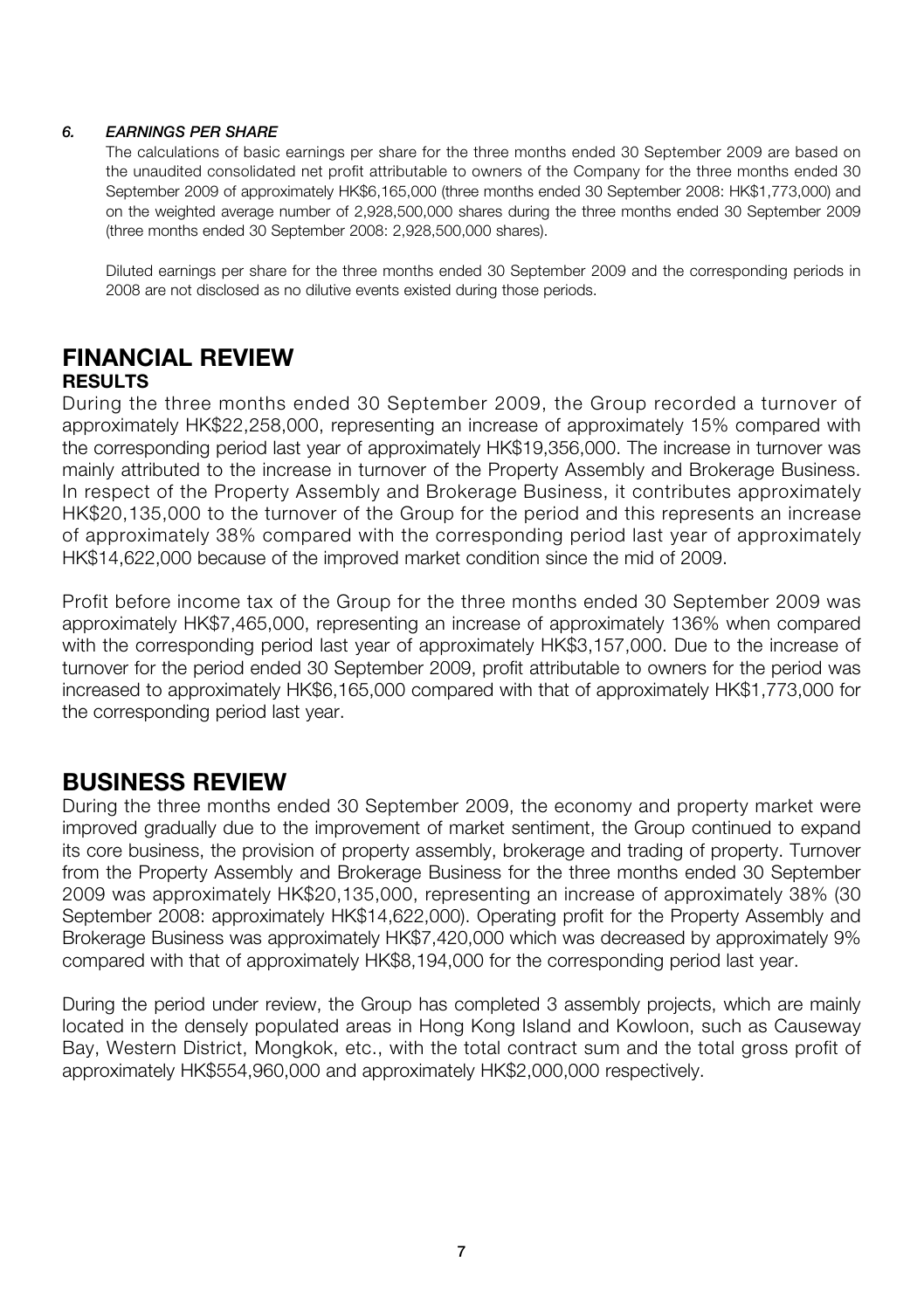As at 30 September 2009, the Group had approximately 130 property assembly projects in progress with a total site area of approximately 1,300,000 square feet. Among those projects in progress, approximately 80 projects are located in Hong Kong Island, mainly in the Mid-Levels, Sheung Wan, Causeway Bay, Western District, Shau Kei Wan, Quarry Bay and Aberdeen, etc.. Approximately 50 projects are located in Kowloon, mainly in Tsim Sha Tsui, Sham Shui Po, Mong Kok, Tai Kok Tsui, Ho Man Tin, To Kwa Wan and Kowloon City, etc..

The business of trading of recycled computers contributed approximately HK\$2,123,000 to the Group's turnover for the three months ended 30 September 2009, representing approximately 10% of the Group's turnover for the reporting period and a substantial decrease compared with the corresponding period last year (30 September 2008: approximately HK\$4,734,000). An operating loss of approximately HK\$345,000 was recorded for the reporting period. There was no turnover for the business of trading of bag and accessories during the three months ended 30 September 2009.

Because of the unsatisfactory results, the Group has suspended the businesses of the trading of recycled computers and the trading of bags and accessories from 1 September 2009 and would consider to terminate both businesses.

# **PROSPECTS**

The Hong Kong property market rebounded gradually since the first quarter of year 2009 due to the improvement of market sentiment and low interest rate environment. It would foster a favorable business environment to the Group. With the prospering property market, it is expected that the property developers will be more aggressive in building up their land reserve to cater for future demand. In view of the limited supply of land in Hong Kong, property assembly for redevelopment purpose would be one of the major sources of land supply to the developers. The demand for the Group's high-quality property assembly projects, especially in urban district, will inevitably be increased.

Notwithstanding the global economy recession, the Group remains optimistic in property assembly and brokerage business. The Group is dedicated to develop strategically in the property assembly and brokerage business and actively seeking opportunities for premium property assembly projects so as to drive the growth of the Group.

In respect of the trading businesses of bags and accessories and recycled computers, profit margin and turnover are expected to be tumbled in the forthcoming future due to keen competition and surge of operating costs. Since both businesses are not the core businesses of the Group, the Group suspended these businesses from 1 September 2009 and has directed the resources to development of the business of property assembly and brokerage.

## **CONNECTED TRANSACTION**

There were no significant connected party transactions entered into by the Group for the three months ended 30 September 2009.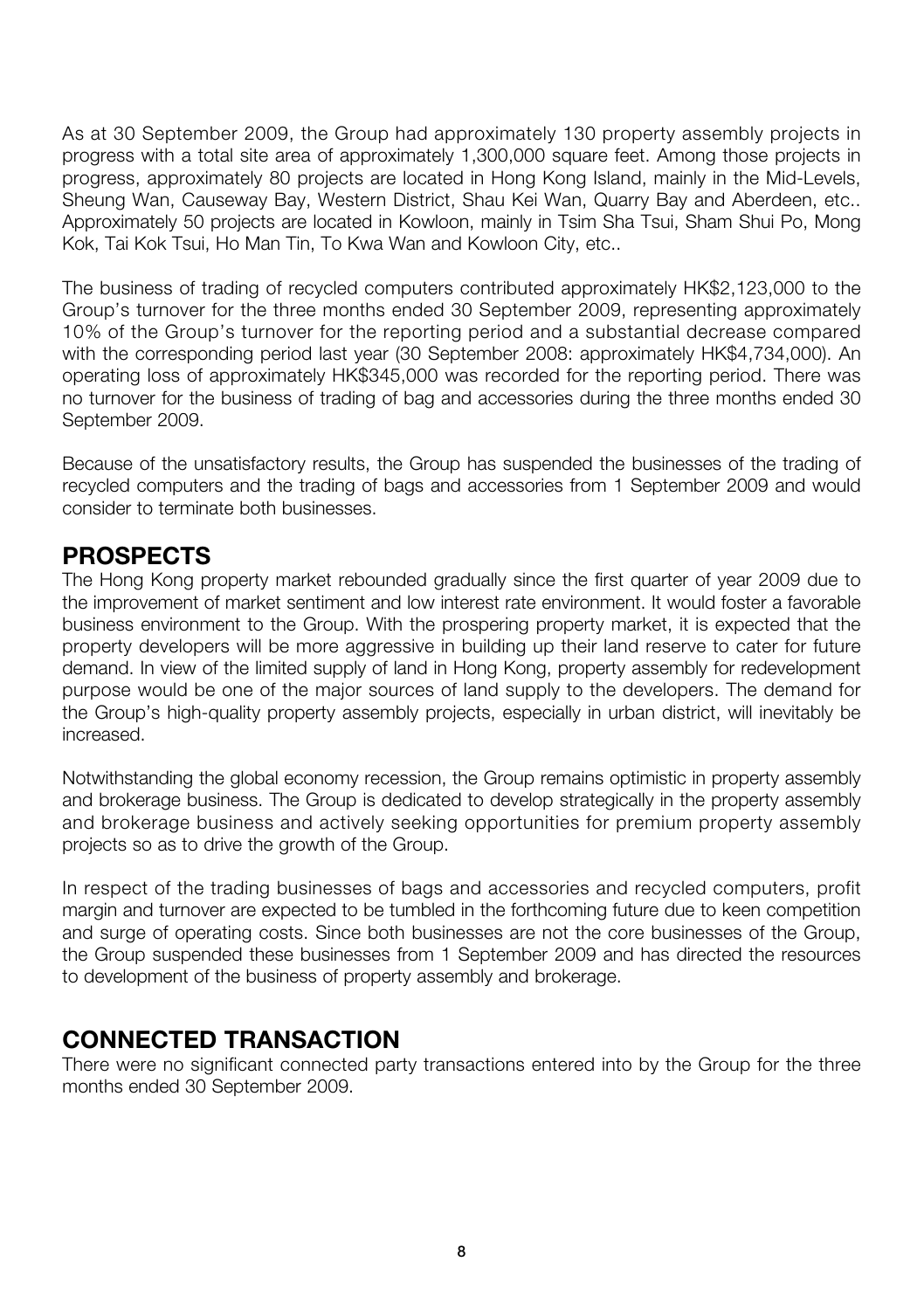# **SHARE OPTIONS**

During the three months ended 30 September 2009, no share option was granted, exercised or lapsed under the share option scheme adopted on 21 May 2002.

# **DIRECTORS' AND CHIEF EXECUTIVES' INTERESTS AND SHORT POSITIONS IN THE SHARES, UNDERLYING SHARES AND DEBENTURES OF THE COMPANY OR ANY ASSOCIATED CORPORATION**

As at 30 September 2009, the interests and short positions of the directors and chief executives of the Company in the shares, underlying shares and debentures of the Company or any of its associated corporations (within the meaning of Part XV of the Securities and Futures Ordinance (Cap. 571, Laws of Hong Kong) ("SFO")) which were required to be notified to the Company and the Stock Exchange pursuant to Divisions 7 and 8 of Part XV of the SFO (including interests or short positions which they were taken or deemed to have under such provisions of the SFO) or as recorded in the register required to be kept by the Company under Section 352 of the SFO or otherwise notified to the Company and the Stock Exchange pursuant to the required standards of dealings by directors as referred to in Rules 5.46 of the GEM Listing Rules, were as follows:

|                                          |                      | <b>Number of Shares</b> |               | Approximate                   |
|------------------------------------------|----------------------|-------------------------|---------------|-------------------------------|
| <b>Director</b>                          | Personal<br>interest | Corporate<br>interest   | Total         | percentage of<br>shareholding |
| Mr. Pong Wai San,<br>Wilson ("Mr. Pong") | 352.176.000          | 936.794.000<br>(Note)   | 1,288,970,000 | 44.01%                        |

Note: These shares are beneficially owned by Virtue Partner Group Limited, a company wholly owned by Mr. Pong.

All the interests disclosed above represent long position in the shares of the Company.

Save as disclosed above, as at 30 September 2009, none of the directors and chief executives of the Company had any other interests or short positions in any shares, underlying shares or debentures of the Company or any of its associated corporation (within the meaning of Part XV of the SFO) which were required to be notified to the Company and the Stock Exchange pursuant to Divisions 7 and 8 of Part XV of the SFO (including interests or short positions which they were taken or deemed to have under such provisions of the SFO), or which were required to be recorded in the register kept by the Company under Section 352 of the SFO or otherwise notified to the Company and the Stock Exchange pursuant to Rules 5.46 of the GEM Listing Rules.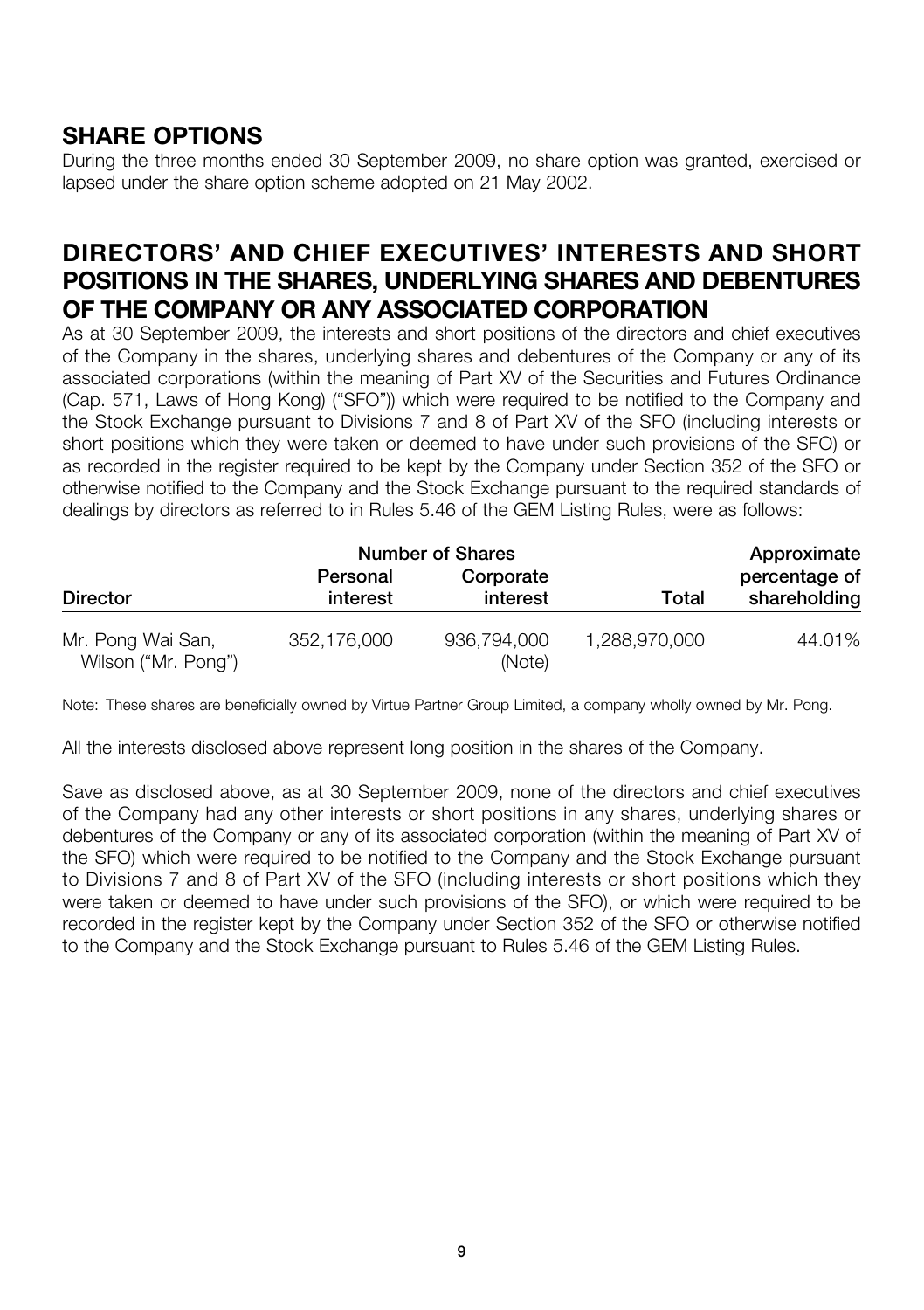# **SUBSTANTIAL SHAREHOLDERS' INTERESTS IN SHARES**

As at 30 September 2009, other than the interests of certain directors and chief executive of the Company as disclosed under the section headed "Directors' and chief executives' interests and short positions in the shares, underlying shares and debentures of the company or any associated corporation" above, the interests or short positions of person in the shares, underlying shares and debentures of the Company which would fall to be disclosed to the Company under the provisions of Divisions 2 and 3 of Part XV of the SFO or, who is, directly or indirectly, interested in 5% or more of the nominal value of any class of share capital carrying rights to vote in all circumstances at general meetings of any other members of the Group, or any other substantial shareholders whose interests or short positions were recorded in the register required to be kept by the Company under Section 336 of the SFO were as follows:

| Name of shareholder                          | Capacity in<br>which shares<br>are held | Number of<br>issued shares | Percentage of<br>the issued<br>share capital |
|----------------------------------------------|-----------------------------------------|----------------------------|----------------------------------------------|
| Ms. Tung Ching Yee, Helena<br>(Note 1)       | Family interest                         | 1,288,970,000              | 44.01%                                       |
| Virtue Partner Group Limited<br>(Note 2)     | Beneficial owner                        | 936.794.000                | 31.99%                                       |
| Richfield (Holdings) Limited<br>(Note 3)     | Beneficial owner                        | 760,000,000                | 25.95%                                       |
| Mr. Au Wing Wah<br>("Mr. Au") (Note 3)       | Interest in controlled<br>corporation   | 760,000,000                | 25.95%                                       |
| Vastwood Limited (Note 3)                    | Beneficial owner                        | 760,000,000                | 25.95%                                       |
| Richfield Group Holdings<br>Limited (Note 3) | Interest in controlled<br>corporation   | 760,000,000                | 25.95%                                       |
| Ms. Kong Pik Fan (Note 4)                    | Family interest                         | 760.000.000                | 25.95%                                       |

Notes:

- 1. Ms. Tung Ching Yee, Helena is the wife of Mr. Pong and accordingly deemed to be interested in the shares beneficially owned by Mr. Pong in his own capacity and through his controlled corporation, Virtue Partner Group Limited, under SFO.
- 2. These shares are beneficially owned by Virtue Partner Group Limited, a company wholly owned by Mr. Pong.
- 3. These shares are beneficially owned by Richfield (Holdings) Limited, a company wholly owned by Mr. Au, and therefore Mr. Au deemed to be interested in the shares owned by Richfield (Holdings) Limited, under SFO. On 12 June 2008, Richfield (Holdings) Limited as a chargor has executed a share charge in favour of Vastwood Limited, a wholly-owned subsidiary of Richfield Group Holdings Limited, as a chargee in respect of the fixed charge over these 760,000,000 shares. Therefore, Richfield Group Holdings Limited deemed to be interested in the shares owned by Vastwood Limited under SFO.
- 4. Ms. Kong Pik Fan is the wife of Mr. Au and accordingly deemed to be interested in the shares beneficially owned by Mr. Au in his own capacity and through his controlled corporation, Richfield (Holdings) Limited, under SFO.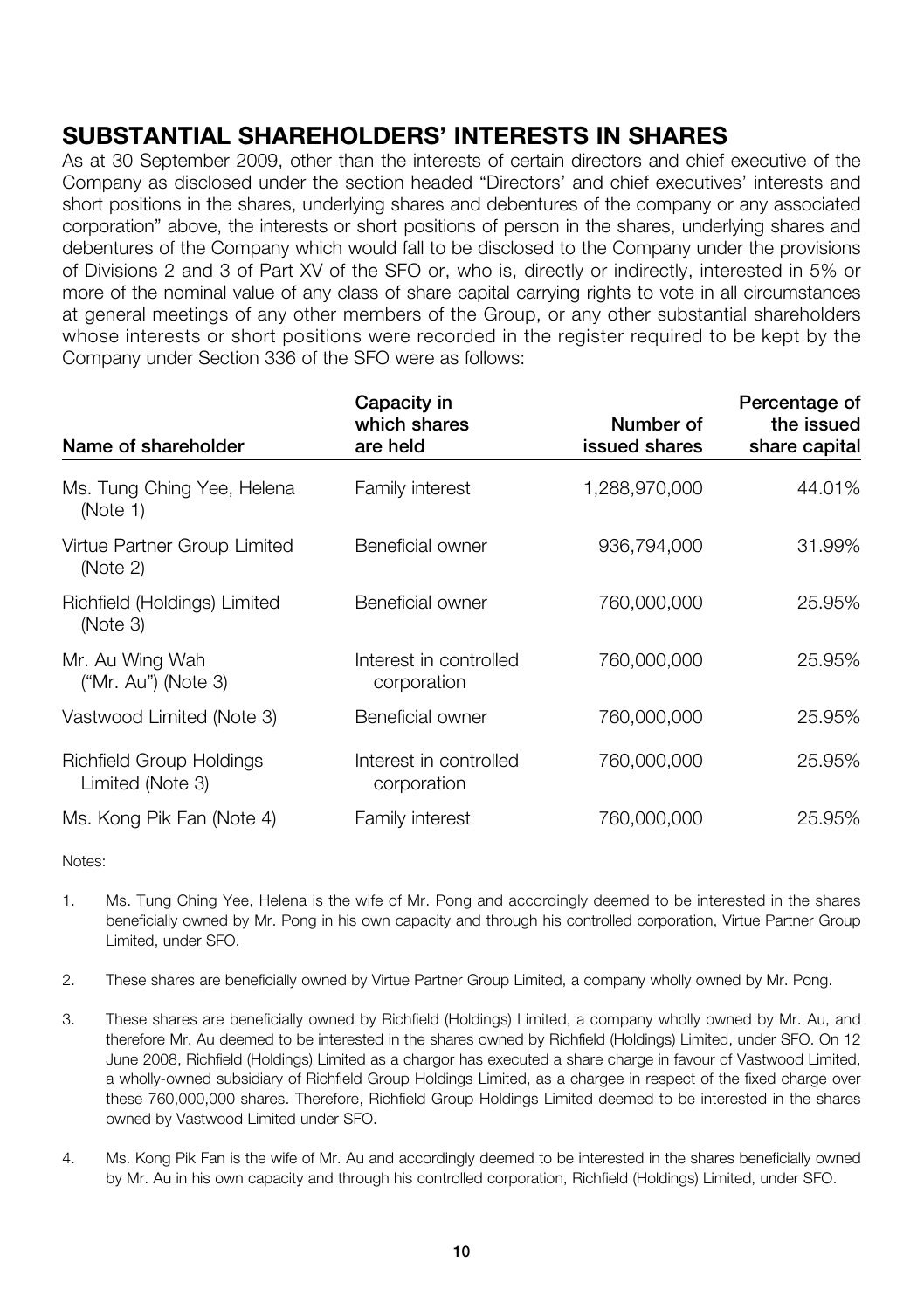All the interests disclosed above represent long position in shares of the Company.

Save as disclosed above, as at 30 September 2009, the directors of the Company were not aware of any other person (other than the directors and chief executive of the Company) who had an interest or short position in the shares or underlying shares of the Company which would fall to be disclosed to the Company under the provisions of Divisions 2 and 3 of Part XV of the SFO or, who is, directly or indirectly, interested in 5% or more of the nominal value of any class of share capital carrying rights to vote in all circumstances at general meetings of any other members of the Group, or any other substantial shareholders whose interests or short positions were recorded in the register required to be kept by the Company under Section 336 of the SFO.

# **DIRECTOR'S RIGHTS TO ACQUIRE SHARE OR DEBENTURES**

Apart from as disclosed under the heading "Directors' and chief executives' interests and short positions in the shares, underlying shares and debentures of the company or any associated corporation" above, at no time during the reporting period were rights to acquire benefits by means of the acquisition of shares in or debentures of the Company or of any other body corporate granted to any directors or their respective spouse or children under 18 years of age, or were any such rights exercised by them; or was the Company, its holding company or any of its subsidiaries a party to any arrangements to enable the directors, their respective spouse or children under 18 years of age to acquire such rights in the Company or any other body corporate.

# **PURCHASE, REDEMPTION OR SALE OF THE LISTED SECURITIES OF THE COMPANY**

Neither the Company, nor any of its subsidiaries has purchased, redeemed or sold any of the Company's listed shares during the three months ended 30 September 2009.

# **DIRECTOR'S INTERESTS IN COMPETING INTERESTS**

As at the date of this announcement, none of the directors, the management shareholders of the Company and their respective associates (as defined in the GEM Listing Rules) had any interest in a business which causes or may cause a significant competition with the business of the Group and any other conflicts of interest which any such person has or may have with the Group.

# **CODE OF CONDUCT REGARDING SECURITIES TRANSACTIONS BY DIRECTORS**

The Company has adopted a code of conduct regarding securities transactions by directors on terms no less exacting than the required standard of dealings set out in Rules 5.48 to 5.67 of the GEM Listing Rules. Having made specific enquiry of all directors, the Company was not aware of any non-compliance with such required standard of dealings and its code of conduct regarding securities transactions by directors throughout the three months ended 30 September 2009.